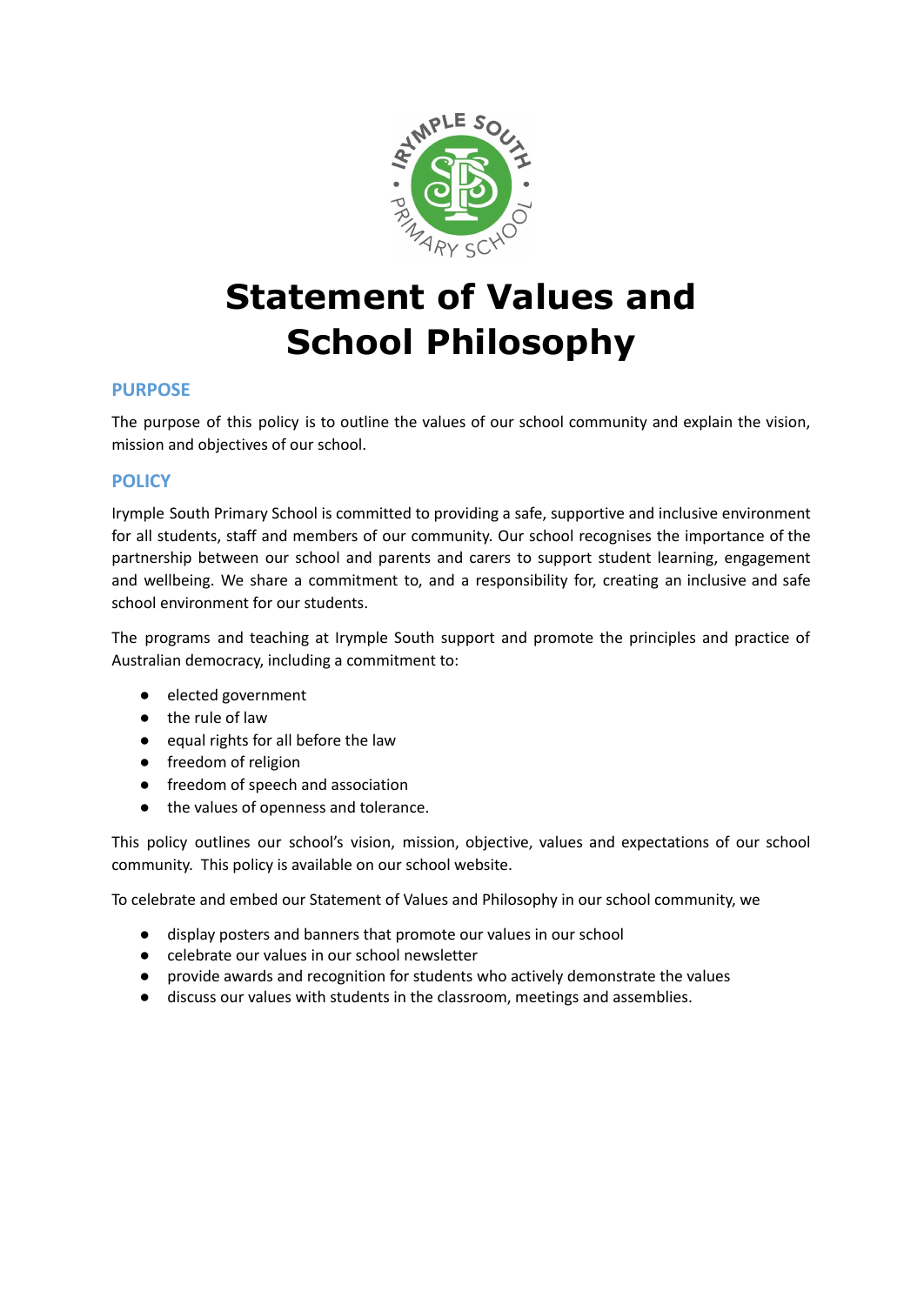## **VISION, MISSION AND VALUES**



# **BEHAVIOURAL EXPECTATIONS**

Irymple South Primary School acknowledges that the behaviour of staff, parents, carers and students has an impact on our school community and culture. We acknowledge a shared responsibility to create a positive learning environment for the children and young people at our school.

As principals and school leaders, we will:

- model positive behaviour and effective leadership
- communicate politely and respectfully with all members of the school community
- work collaboratively to create a school environment where respectful and safe behaviour is expected of everyone
- behave in a manner consistent with the standards of our profession and meet core responsibilities to provide safe and inclusive environments
- plan, implement and review our work to ensure the care, safety, security and general wellbeing of all students at school
- identify and support students who are or may be at risk
- do our best to ensure every child achieves their personal and learning potential
- work with parents to understand their child's needs and, where necessary, adapt the learning environment accordingly
- respond appropriately when safe and inclusive behaviour is not demonstrated and implement appropriate interventions and sanctions when required
- inform parents of the school's communication and complaints procedures
- ask any person who is acting in an offensive, intimidating or otherwise inappropriate way to leave the school grounds.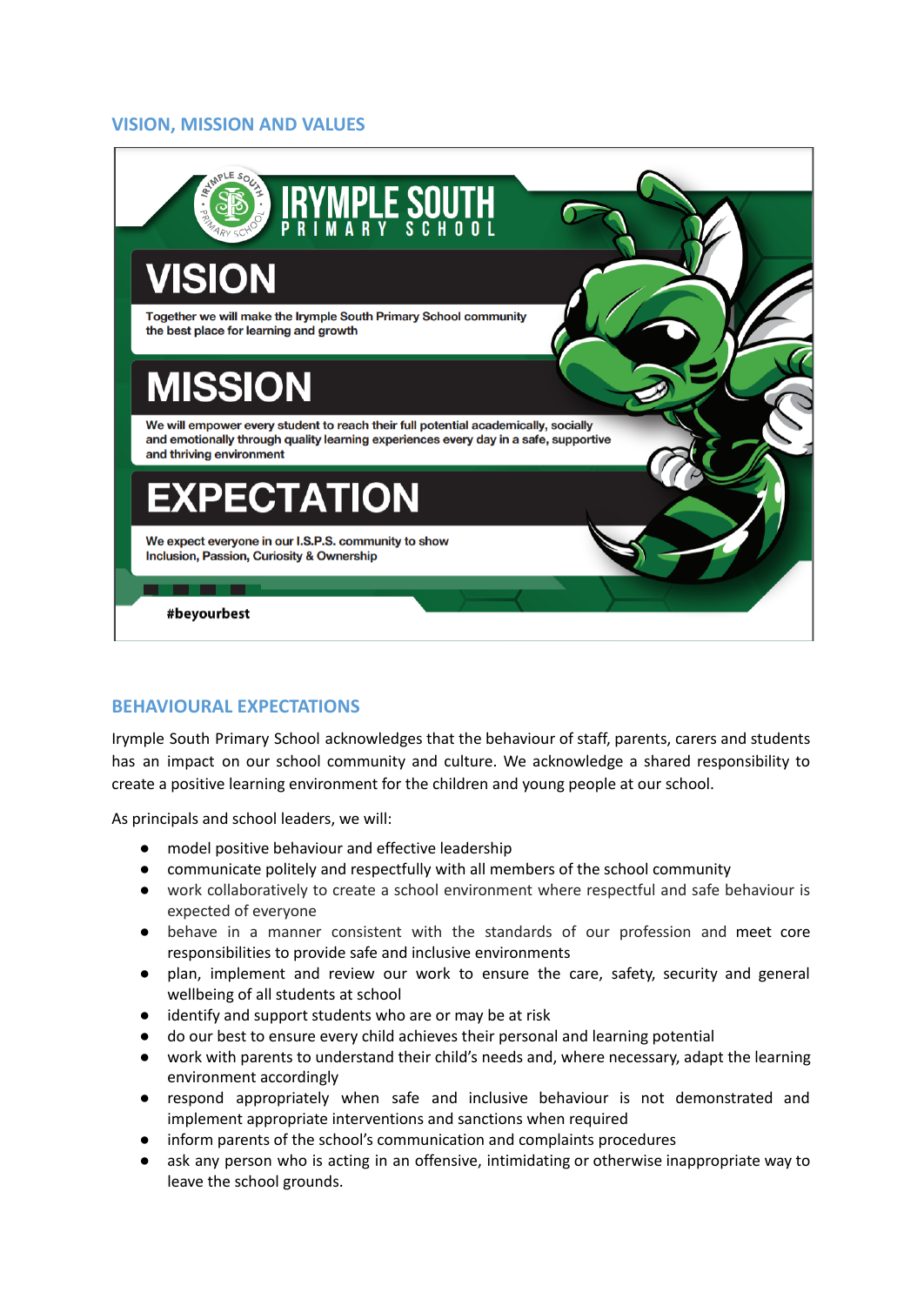As teachers and non-teaching school staff, we will:

- model positive behaviour to students consistent with the standards of our profession
- communicate politely and respectfully with all members of the school community
- proactively engage with parents about student outcomes
- work with parents to understand the needs of each student and, where necessary, adapt the learning environment accordingly
- work collaboratively with parents to improve learning and wellbeing outcomes for students with additional needs
- communicate with the principal and school leaders in the event we anticipate or face any tension or challenging behaviours from parents
- treat all members of the school community with respect.

#### As parents and carers, we will:

- model positive behaviour to our child
- communicate politely and respectfully with all members of the school community
- ensure our child attends school on time, every day the school is open for instruction
- take an interest in our child's school and learning
- work with the school to achieve the best outcomes for our child
- communicate constructively with the school and use expected processes and protocols when raising concerns
- support school staff to maintain a safe learning environment for all students
- follow the school's processes for communication with staff and making complaints
- treat all school leaders, staff, students, and other members of the school community with respect.

#### As students, we will:

- model positive behaviour to other students
- communicate politely and respectfully with all members of the school community.
- comply with and model school values
- behave in a safe and responsible manner
- respect ourselves, other members of the school community and the school environment.
- actively participate in school
- not disrupt the learning of others and make the most of our educational opportunities.

As community members, we will:

- model positive behaviour to the school community
- treat other members of the school community with respect
- support school staff to maintain a safe and inclusive learning environment for all students
- utilise the school's processes for communication with staff and submitting complaints.

## **UNREASONABLE BEHAVIOURS**

Schools are not public places, and the Principal has the right to permit or deny entry to school grounds (for more information, see our *Visitors Policy*).

Unreasonable behaviour that is demonstrated by school staff, parents, carers, students or members of our school community will not be tolerated at school, or during school activities.